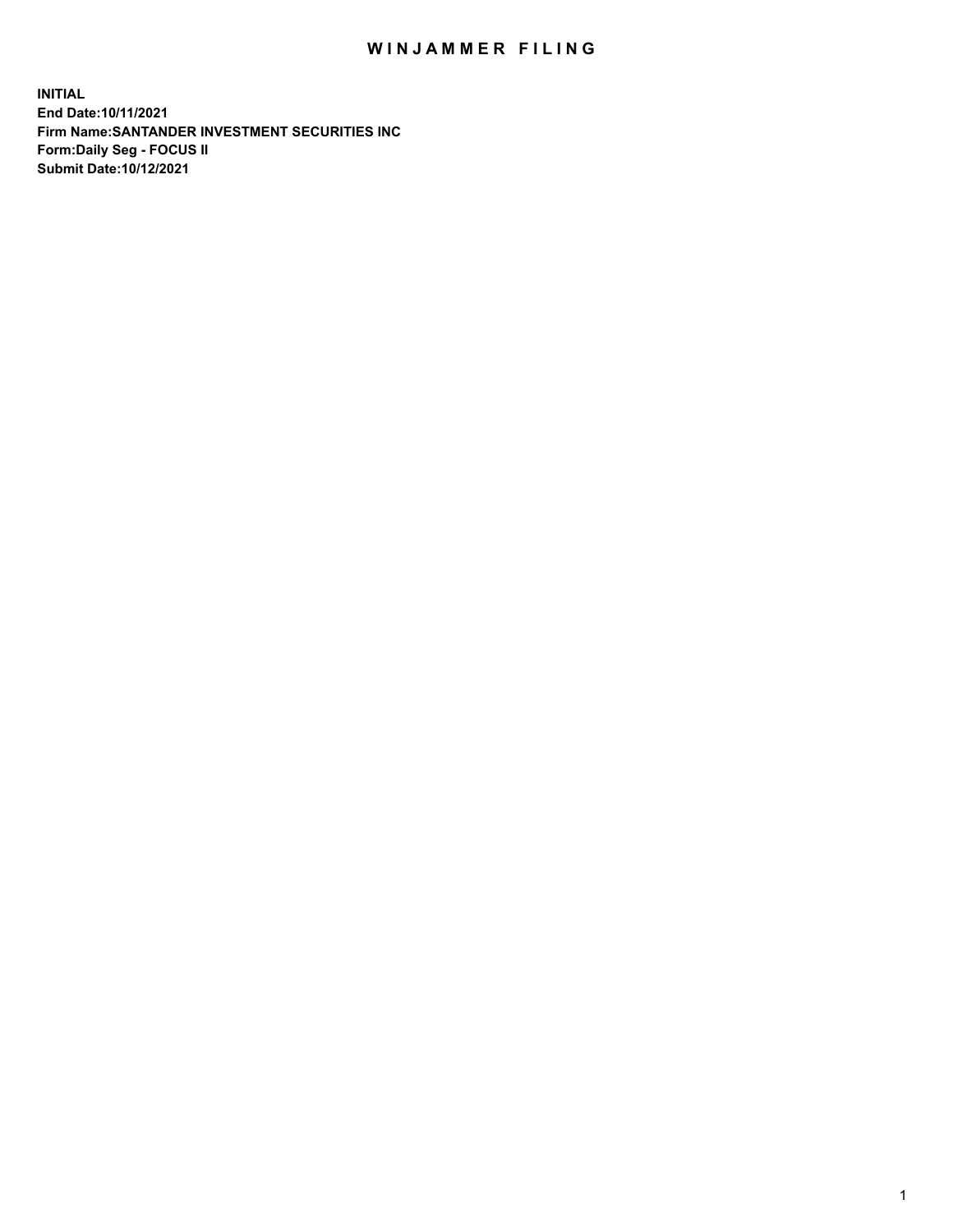**INITIAL End Date:10/11/2021 Firm Name:SANTANDER INVESTMENT SECURITIES INC Form:Daily Seg - FOCUS II Submit Date:10/12/2021 Daily Segregation - Cover Page**

Name of Company **SANTANDER INVESTMENT SECURITIES INC** Contact Name **Richard Ro** Contact Phone Number **(212) 350-3662** Contact Email Address **richard.ro@santander.us** FCM's Customer Segregated Funds Residual Interest Target (choose one): a. Minimum dollar amount: ; or **70,000,000** b. Minimum percentage of customer segregated funds required:% ; or **0** c. Dollar amount range between:and; or **0 0** d. Percentage range of customer segregated funds required between:% and%. **0 0** FCM's Customer Secured Amount Funds Residual Interest Target (choose one): a. Minimum dollar amount: ; or **0** b. Minimum percentage of customer secured funds required:% ; or **0** c. Dollar amount range between:and; or **0 0** d. Percentage range of customer secured funds required between:% and%. **0 0** FCM's Cleared Swaps Customer Collateral Residual Interest Target (choose one): a. Minimum dollar amount: ; or **0** b. Minimum percentage of cleared swaps customer collateral required:% ; or **0** c. Dollar amount range between:and; or **0 0** d. Percentage range of cleared swaps customer collateral required between:% and%. **0 0**

Attach supporting documents CH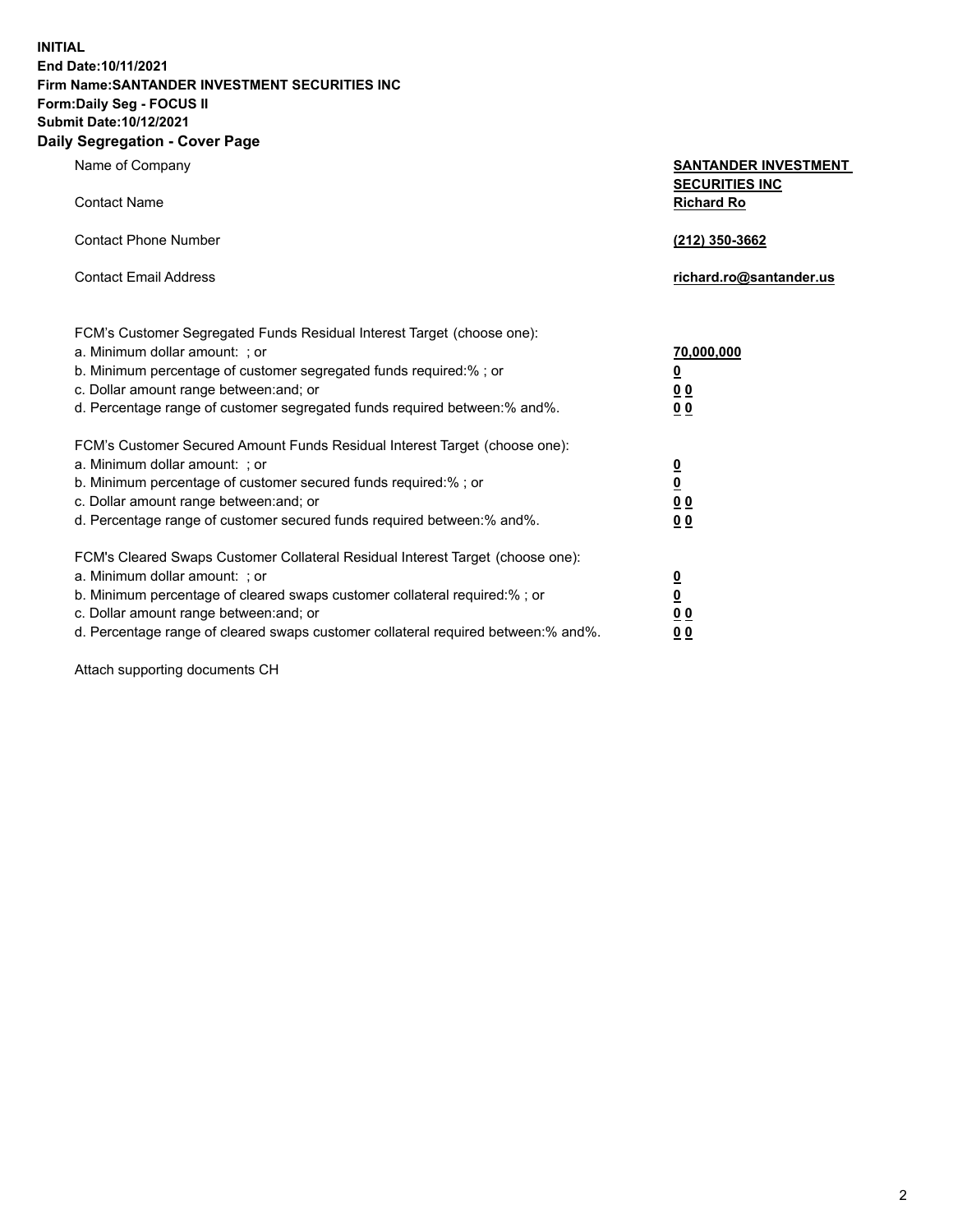## **INITIAL End Date:10/11/2021 Firm Name:SANTANDER INVESTMENT SECURITIES INC Form:Daily Seg - FOCUS II Submit Date:10/12/2021 Daily Segregation - Secured Amounts**

|     | Foreign Futures and Foreign Options Secured Amounts                                         |                   |
|-----|---------------------------------------------------------------------------------------------|-------------------|
|     | Amount required to be set aside pursuant to law, rule or regulation of a foreign            | $0$ [7305]        |
|     | government or a rule of a self-regulatory organization authorized thereunder                |                   |
| 1.  | Net ledger balance - Foreign Futures and Foreign Option Trading - All Customers             |                   |
|     | A. Cash                                                                                     | $0$ [7315]        |
|     | B. Securities (at market)                                                                   | $0$ [7317]        |
| 2.  | Net unrealized profit (loss) in open futures contracts traded on a foreign board of trade   | $0$ [7325]        |
| 3.  | Exchange traded options                                                                     |                   |
|     | a. Market value of open option contracts purchased on a foreign board of trade              | $0$ [7335]        |
|     | b. Market value of open contracts granted (sold) on a foreign board of trade                | $0$ [7337]        |
| 4.  | Net equity (deficit) (add lines 1. 2. and 3.)                                               | $0$ [7345]        |
| 5.  | Account liquidating to a deficit and account with a debit balances - gross amount           | $0$ [7351]        |
|     | Less: amount offset by customer owned securities                                            | 0 [7352] 0 [7354] |
| 6.  | Amount required to be set aside as the secured amount - Net Liquidating Equity              | $0$ [7355]        |
|     | Method (add lines 4 and 5)                                                                  |                   |
| 7.  | Greater of amount required to be set aside pursuant to foreign jurisdiction (above) or line | $0$ [7360]        |
|     | 6.                                                                                          |                   |
|     | FUNDS DEPOSITED IN SEPARATE REGULATION 30.7 ACCOUNTS                                        |                   |
| 1.  | Cash in banks                                                                               |                   |
|     | A. Banks located in the United States                                                       | $0$ [7500]        |
|     | B. Other banks qualified under Regulation 30.7                                              | 0 [7520] 0 [7530] |
| 2.  | Securities                                                                                  |                   |
|     | A. In safekeeping with banks located in the United States                                   | $0$ [7540]        |
|     | B. In safekeeping with other banks qualified under Regulation 30.7                          | 0 [7560] 0 [7570] |
| 3.  | Equities with registered futures commission merchants                                       |                   |
|     | A. Cash                                                                                     | $0$ [7580]        |
|     | <b>B.</b> Securities                                                                        | $0$ [7590]        |
|     | C. Unrealized gain (loss) on open futures contracts                                         | 0 [7600]          |
|     | D. Value of long option contracts                                                           | $0$ [7610]        |
|     | E. Value of short option contracts                                                          | 0 [7615] 0 [7620] |
| 4.  | Amounts held by clearing organizations of foreign boards of trade                           |                   |
|     | A. Cash                                                                                     | $0$ [7640]        |
|     | <b>B.</b> Securities                                                                        | $0$ [7650]        |
|     | C. Amount due to (from) clearing organization - daily variation                             | $0$ [7660]        |
|     | D. Value of long option contracts                                                           | $0$ [7670]        |
|     | E. Value of short option contracts                                                          | 0 [7675] 0 [7680] |
| 5.  | Amounts held by members of foreign boards of trade                                          |                   |
|     | A. Cash                                                                                     | $0$ [7700]        |
|     | <b>B.</b> Securities                                                                        | $0$ [7710]        |
|     | C. Unrealized gain (loss) on open futures contracts                                         | $0$ [7720]        |
|     | D. Value of long option contracts                                                           | $0$ [7730]        |
|     | E. Value of short option contracts                                                          | 0 [7735] 0 [7740] |
| 6.  | Amounts with other depositories designated by a foreign board of trade                      | 0 [7760]          |
| 7.  | Segregated funds on hand                                                                    | $0$ [7765]        |
| 8.  | Total funds in separate section 30.7 accounts                                               | $0$ [7770]        |
| 9.  | Excess (deficiency) Set Aside for Secured Amount (subtract line 7 Secured Statement         | $0$ [7380]        |
|     | Page 1 from Line 8)                                                                         |                   |
| 10. | Management Target Amount for Excess funds in separate section 30.7 accounts                 | $0$ [7780]        |
| 11. | Excess (deficiency) funds in separate 30.7 accounts over (under) Management Target          | $0$ [7785]        |
|     |                                                                                             |                   |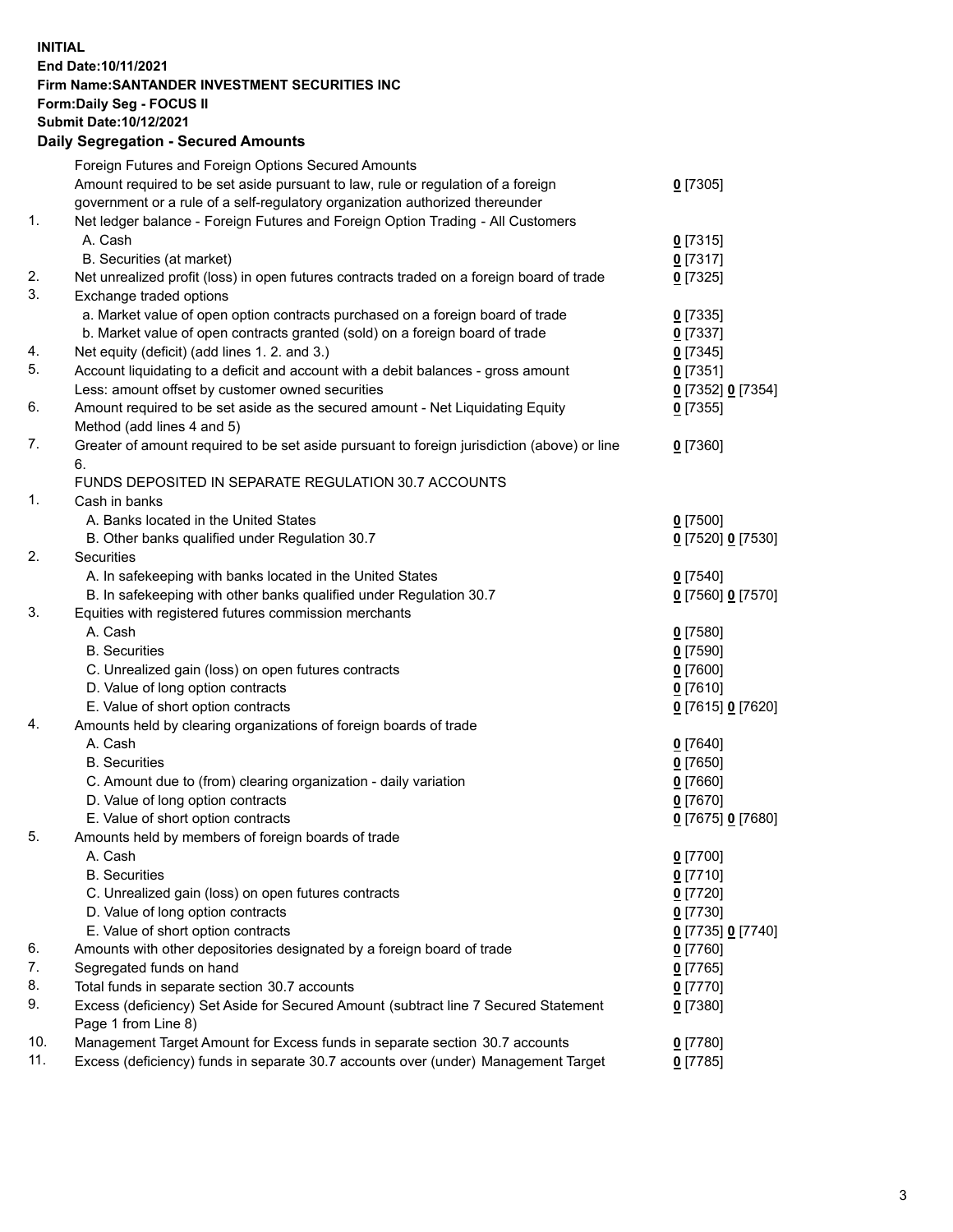| <b>INITIAL</b> |                                                                                     |                      |  |  |  |
|----------------|-------------------------------------------------------------------------------------|----------------------|--|--|--|
|                | End Date: 10/11/2021                                                                |                      |  |  |  |
|                | Firm Name: SANTANDER INVESTMENT SECURITIES INC                                      |                      |  |  |  |
|                | Form: Daily Seg - FOCUS II                                                          |                      |  |  |  |
|                | Submit Date:10/12/2021                                                              |                      |  |  |  |
|                | Daily Segregation - Segregation Statement                                           |                      |  |  |  |
|                | SEGREGATION REQUIREMENTS(Section 4d(2) of the CEAct)                                |                      |  |  |  |
| 1.             | Net ledger balance                                                                  |                      |  |  |  |
|                | A. Cash                                                                             | 2,715,500,070 [7010] |  |  |  |
|                | B. Securities (at market)                                                           | $0$ [7020]           |  |  |  |
| 2.             | Net unrealized profit (loss) in open futures contracts traded on a contract market  | -578,139,658 [7030]  |  |  |  |
| 3.             | Exchange traded options                                                             |                      |  |  |  |
|                | A. Add market value of open option contracts purchased on a contract market         | 56,548,017 [7032]    |  |  |  |
|                | B. Deduct market value of open option contracts granted (sold) on a contract market | -28,668,073 [7033]   |  |  |  |
| 4.             | Net equity (deficit) (add lines 1, 2 and 3)                                         | 2,165,240,356 [7040] |  |  |  |
| 5.             | Accounts liquidating to a deficit and accounts with                                 |                      |  |  |  |
|                | debit balances - gross amount                                                       | $0$ [7045]           |  |  |  |
|                | Less: amount offset by customer securities                                          | 0 [7047] 0 [7050]    |  |  |  |
| 6.             | Amount required to be segregated (add lines 4 and 5)                                | 2,165,240,356 [7060] |  |  |  |
|                | FUNDS IN SEGREGATED ACCOUNTS                                                        |                      |  |  |  |
| 7.             | Deposited in segregated funds bank accounts                                         |                      |  |  |  |
|                | A. Cash                                                                             | 299,018,896 [7070]   |  |  |  |
|                | B. Securities representing investments of customers' funds (at market)              | $0$ [7080]           |  |  |  |
|                | C. Securities held for particular customers or option customers in lieu of cash (at | $0$ [7090]           |  |  |  |
|                | market)                                                                             |                      |  |  |  |
| 8.             | Margins on deposit with derivatives clearing organizations of contract markets      |                      |  |  |  |
|                | A. Cash                                                                             | 1,955,577,632 [7100] |  |  |  |
|                | B. Securities representing investments of customers' funds (at market)              | $0$ [7110]           |  |  |  |
|                | C. Securities held for particular customers or option customers in lieu of cash (at | $0$ [7120]           |  |  |  |
|                | market)                                                                             |                      |  |  |  |
| 9.             | Net settlement from (to) derivatives clearing organizations of contract markets     | 44,841,729 [7130]    |  |  |  |
| 10.            | Exchange traded options                                                             |                      |  |  |  |
|                | A. Value of open long option contracts                                              | 56,548,017 [7132]    |  |  |  |
|                | B. Value of open short option contracts                                             | -28,668,073 [7133]   |  |  |  |
| 11.            | Net equities with other FCMs                                                        |                      |  |  |  |
|                | A. Net liquidating equity                                                           | $0$ [7140]           |  |  |  |
|                | B. Securities representing investments of customers' funds (at market)              | $0$ [7160]           |  |  |  |
|                | C. Securities held for particular customers or option customers in lieu of cash (at | $0$ [7170]           |  |  |  |
|                | market)                                                                             |                      |  |  |  |
| 12.            | Segregated funds on hand                                                            | $0$ [7150]           |  |  |  |
| 13.            | Total amount in segregation (add lines 7 through 12)                                | 2,237,634,743 [7180] |  |  |  |
| 14.            | Excess (deficiency) funds in segregation (subtract line 6 from line 13)             | 72,394,387 [7190]    |  |  |  |
| 15.            | Management Target Amount for Excess funds in segregation                            | 70,000,000 [7194]    |  |  |  |
| 16.            | Excess (deficiency) funds in segregation over (under) Management Target Amount      | 2,394,387 [7198]     |  |  |  |
|                | <b>Excess</b>                                                                       |                      |  |  |  |